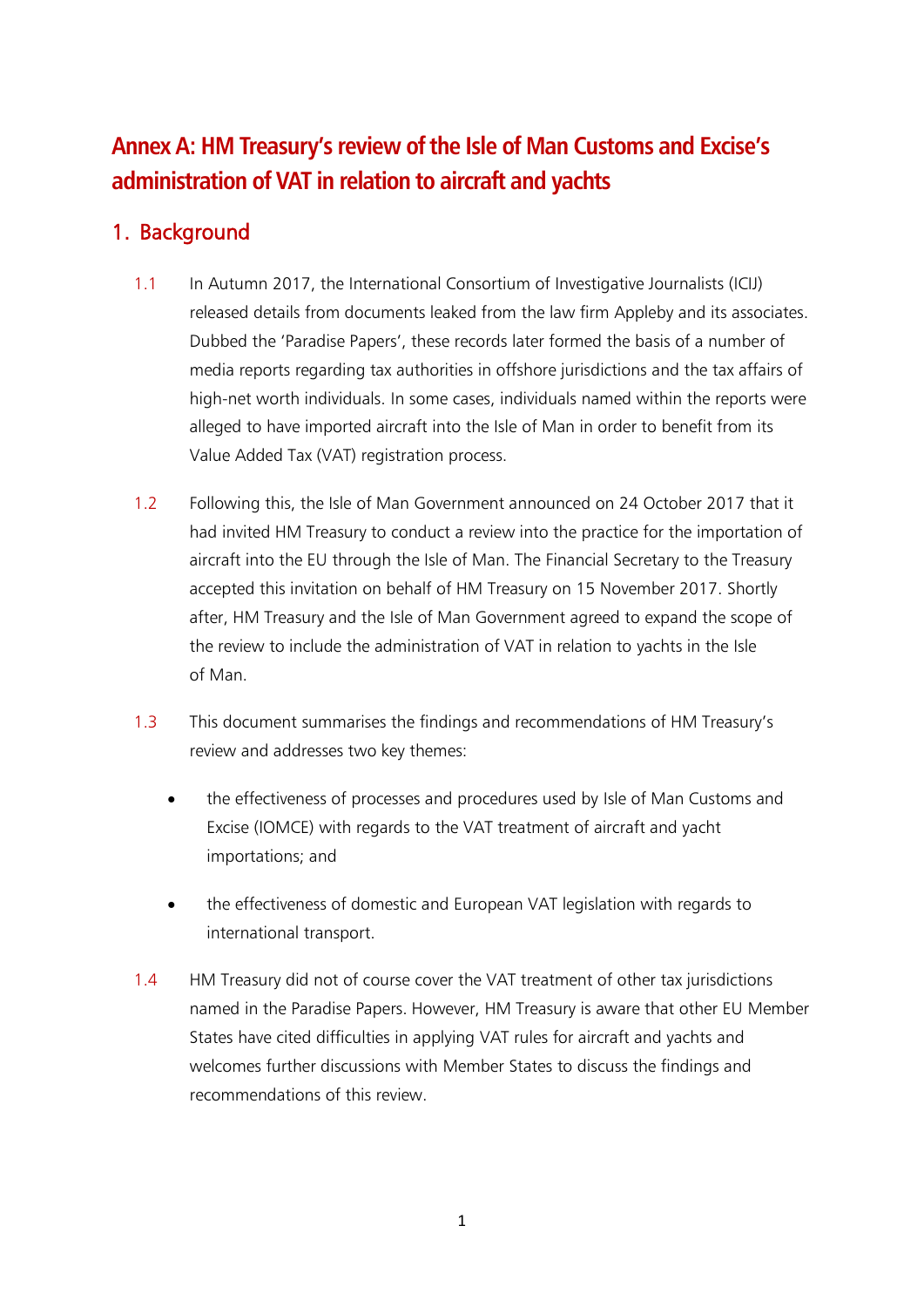## 2 VAT and the Isle of Man

- 2.1 VAT is a broad-based tax on consumption that applies to most goods and services. Where there are exceptions to this rule they are strictly limited by EU rules under the Principal VAT Directive (PVD) which governs the VAT regime for all Member States, including the UK. Member States are required to transpose the provisions included within the PVD into their national legislation and the UK's transposition of the PVD is set out in the Value Added Tax Act 1994. In the UK, VAT administration is the responsibility of HM Revenue and Customs (HMRC).
- 2.2 The Isle of Man is a self-governing dependency of the British crown with a population of c.84,000 (2016 census). The Isle of Man is not a Member State of the European Union and is independently responsible for the administration of tax and for setting the legislative framework for the taxation of Isle of Man residents and businesses.
- 2.3 In 1979, the United Kingdom and Isle of Man Governments agreed that the United Kingdom and the Isle of Man shall be treated as a single tax area for the purposes of VAT. This arrangement brought the Isle of Man into the European Customs and VAT area with close regulatory alignment between the United Kingdom and the Isle of Man to ensure accordance with EU VAT law. The Isle of Man's VAT legislation therefore closely mirrors the UK's VAT Act 1994.
- 2.4 IOMCE are responsible for administering VAT in the Isle of Man. IOMCE maintains regular contact with HMRC, and Isle of Man legislation enables the exchange of information between both authorities to ensure the effective administration of VAT. Under these arrangements, HMRC policy and operational staff provide guidance and assistance on specific matters where requested by IOMCE.

### 3 The Paradise Papers allegations

- 3.1 Following the Paradise Papers leaks, media reports alleged that several high net worth individuals had imported aircraft into the Isle of Man in order to reduce their potential VAT liabilities. It was alleged that importations were arranged such that private aircraft were disguised as business assets available for chartering to third parties, thereby entitling the owner to recovery of the VAT paid on import.
- 3.2 Media reports suggested that such arrangements were contrary to the "spirit" of EU VAT law and created an inconsistency in the VAT treatment between high-net worth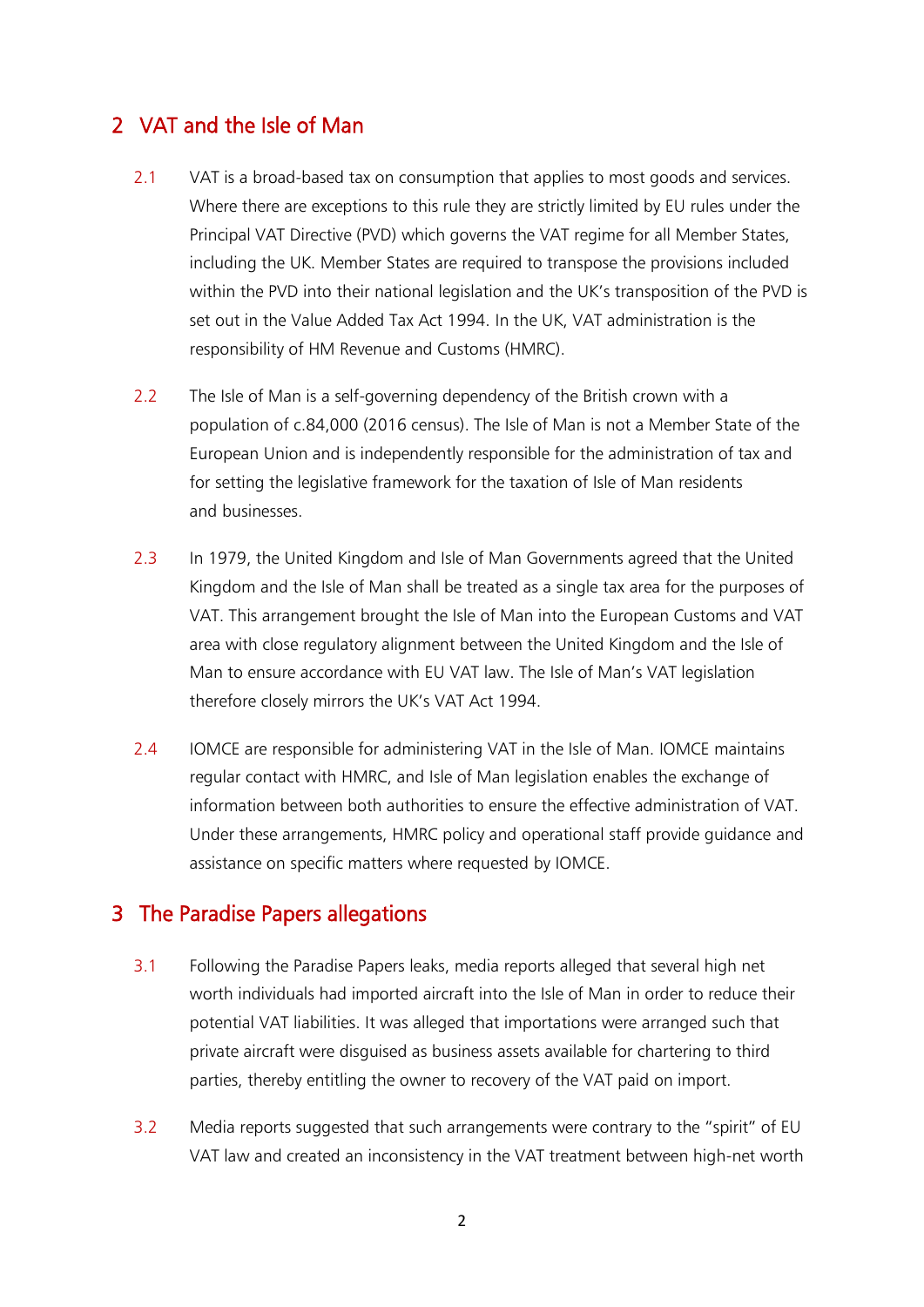individuals and normal consumers. Prominent cases included in the media reports were alleged to share the following common facts:

- Import of an aircraft into the Isle of Man in order to achieve free circulation within the EU VAT area.
- The aircraft and/or the Isle of Man entity were funded/owned by a high net worth individual.
- VAT was either chargeable on the import of the aircraft into the Isle of Man (20%) or it was VAT exempt under the EU VAT exemption for international travel.
- The Isle of Man entity then leased the aircraft to another entity, either offshore or in the Isle of Man.
- IOMCE repaid the import VAT incurred by the Isle of Man entity on the basis that it was used in making further taxable supplies of leasing services.
- A company in the supply chain then chartered the aircraft on commercial rates to the high net worth individual without VAT under the EU wide VAT exemptions for international and/or passenger transport.
- It was alleged that the high net worth individual was the exclusive user of the aircraft and in many cases used the aircraft for leisure purposes without incurring VAT.
- 3.3 The allegations indicated that if the above steps were implemented then no VAT liabilities would be incurred by the owner. It was suggested that, if the high net worth individual merely imported the aircraft without entering into any further arrangements they would incur irrecoverable VAT at the point of import. Specific examples were used to suggest a systemic problem within the administration of VAT in the Isle of Man and it was claimed that IOMCE have never turned down a request for VAT recovery on the importation of aircraft.

# 4 Scope of review

4.1 Following these allegations, in October 2017, HM Treasury accepted the Isle of Man Government's invitation to conduct a review into IOMCE's processes and procedures regarding the importation of aircraft. The review was expanded to cover the importation of yachts on the basis that these were also high value assets which may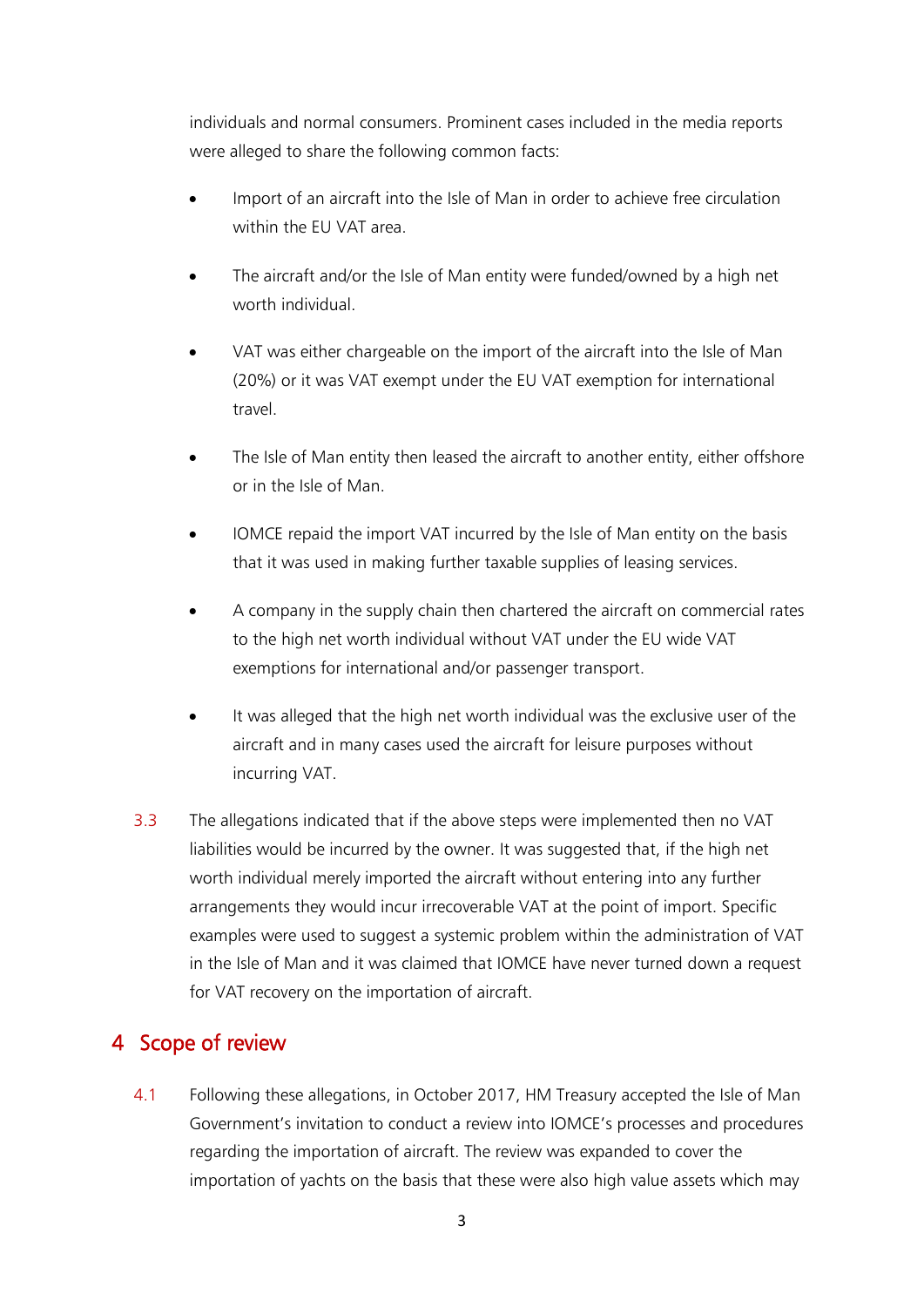be subject to similar rules. In February 2018, HM Treasury, the Isle of Man Treasury, HMRC and IOMCE signed a 'Terms of Reference' (Annex B) setting the scope of the present review. Under this agreement, HM Treasury agreed to review:

- the interpretation and application of relevant legal cases relating to the importation of aircraft and yachts;
- the VAT treatment of ownership and leasing arrangements;
- the effectiveness of information exchange between IOMCE and the UK and other tax jurisdictions;
- the effectiveness of the legislative framework relating to the VAT treatment of aircraft and yachts imported in the Isle of Man; and
- IOMCE's compliance with the policy and guidance given by HMRC.
- 4.2 Under the Terms of Reference, IOMCE agreed to share information pertinent to the scope of the assessment as well as dossiers relating to the development of their administrative practices. HM Treasury has used these documents as the basis of the review and held several meetings with IOMCE to further assess its administrative practices. HM Treasury has also reviewed relevant case law and trade literature to understand industry's perception of the legislation and how VAT rules are implemented and understood within the aircraft/yacht industry.
- 4.3 In conjunction with HM Treasury's review, IOMCE also agreed to provide HMRC with sight of relevant taxpayer records on site in the Isle of Man. HMRC have reviewed individual cases and, in line with taxpayer confidentiality, have not shared specific details with HM Treasury but have provided anonymised details where requested in order to assist HM Treasury's review. HMRC and IOMCE will continue their work regarding individual taxpayer cases as part of IOMCE's post-registration assurance project noted below.
- 4.4 It is important to note that HM Treasury's review only covers the VAT treatment of aircraft and yachts in the Isle of Man and all other taxes and regulations which are applicable within the Isle of Man are outside the scope of this review.

# 5 European, UK and Isle of Man VAT rules for aircraft and yachts and the compliance role of tax authorities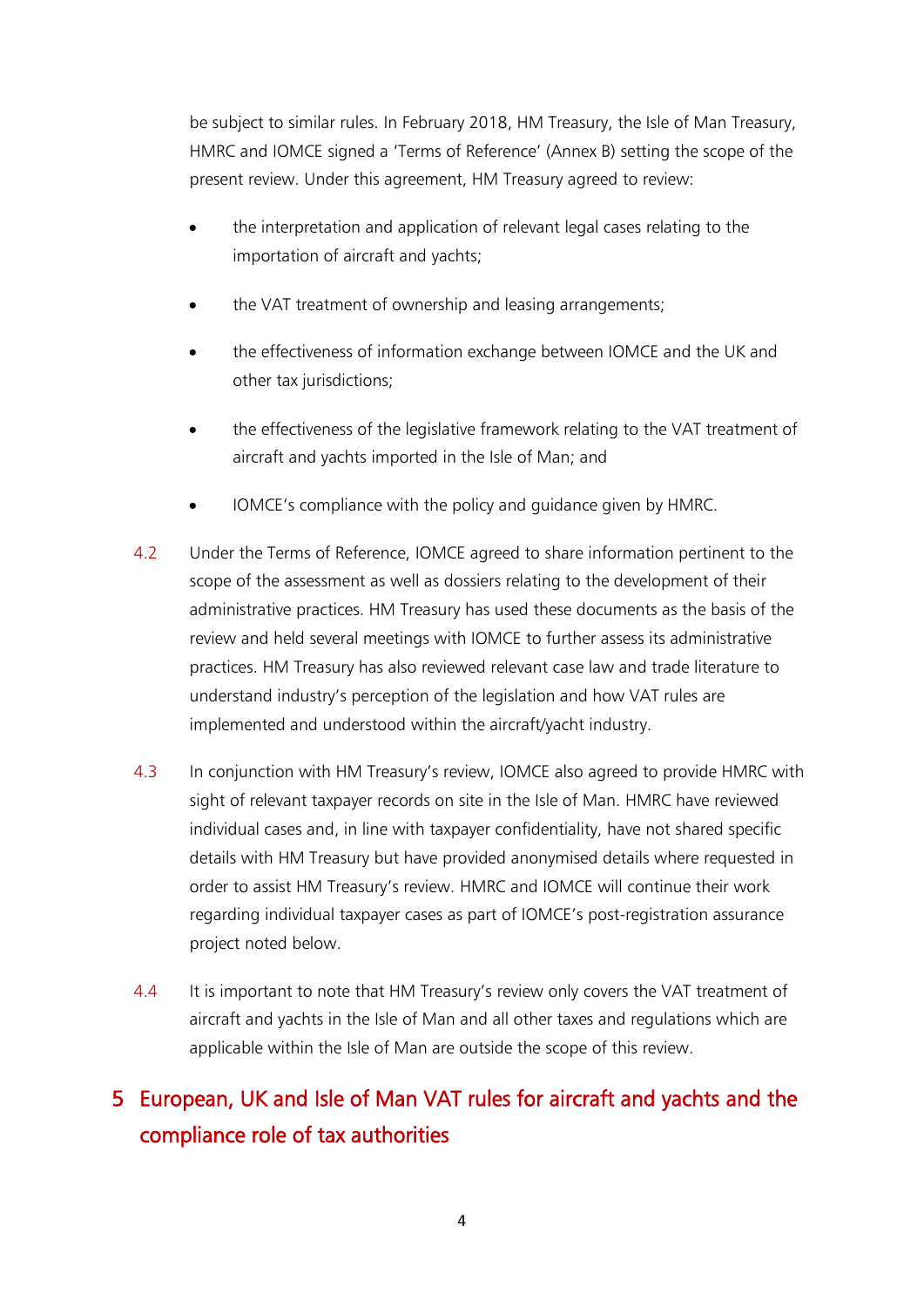5.1 For the purposes of this review and the administration of VAT in the Isle of Man, the VAT treatment of aircraft and yachts at the point of importation is of primary importance. As is highlighted above, for aircraft or yachts to enter free circulation within the EU, they must be imported/registered in a jurisdiction within the EU VAT area. However, in most cases, the use of aircraft or yachts imported into the Isle of Man would not occur within the Isle of Man, and would instead occur in international airspace, the high seas, within EU Member States or other countries. In such cases, the Isle of Man may not be the relevant jurisdiction to determine the relevant VAT treatment of the use of the aircraft under common EU VAT rules. However, in order to assess the VAT treatment at importation/registration, tax authorities such as IOMCE should still aim to understand the intended use of the aircraft or yacht even if this takes place in other jurisdictions.

#### *EU VAT rules – exemptions related to international transport*

- 5.2 EU VAT rules provide a VAT exemption for the supply of certain aircraft and ships used for international transport (Article 148 PVD). EU VAT rules also permit Member States to maintain certain exemptions for passenger transport via derogations (Article 110 PVD). Most passenger transport in the UK is exempted from VAT under these provisions. These exemptions also allow a right to input tax recovery and are often described as 'zero rates' under UK and Isle of Man VAT rules.
- 5.3 Under EU VAT rules, exemptions relating to means of transport may apply to the supply of aircraft and related services (such as repair, hiring and chartering) where the aircraft is used by an 'airline operating for reward chiefly on international routes'. Importers of aircraft who wish to apply this exemption must therefore demonstrate that the aircraft will be used by a business that provides predominantly international passenger transport services. In confirming this, tax authorities within Member States may therefore look to carry out reviews of the business plans of importers and other involved parties to ascertain whether genuine airline activity will take place on a commercial basis. For example, the exclusive or preferential use of the aircraft by the owner or the charging of non-commercial rates for use of the aircraft could suggest that there is no genuine use of the aircraft by an airline. In such cases, the exemptions related to international transport may not apply at the point of importation or further in the supply chain.
- 5.4 The timing and nature of compliance checks regarding these rules will depend on the administrative policies of the relevant tax authorities, but could take place prior to import or at another point in the life of the asset. However, as VAT is a self-assessed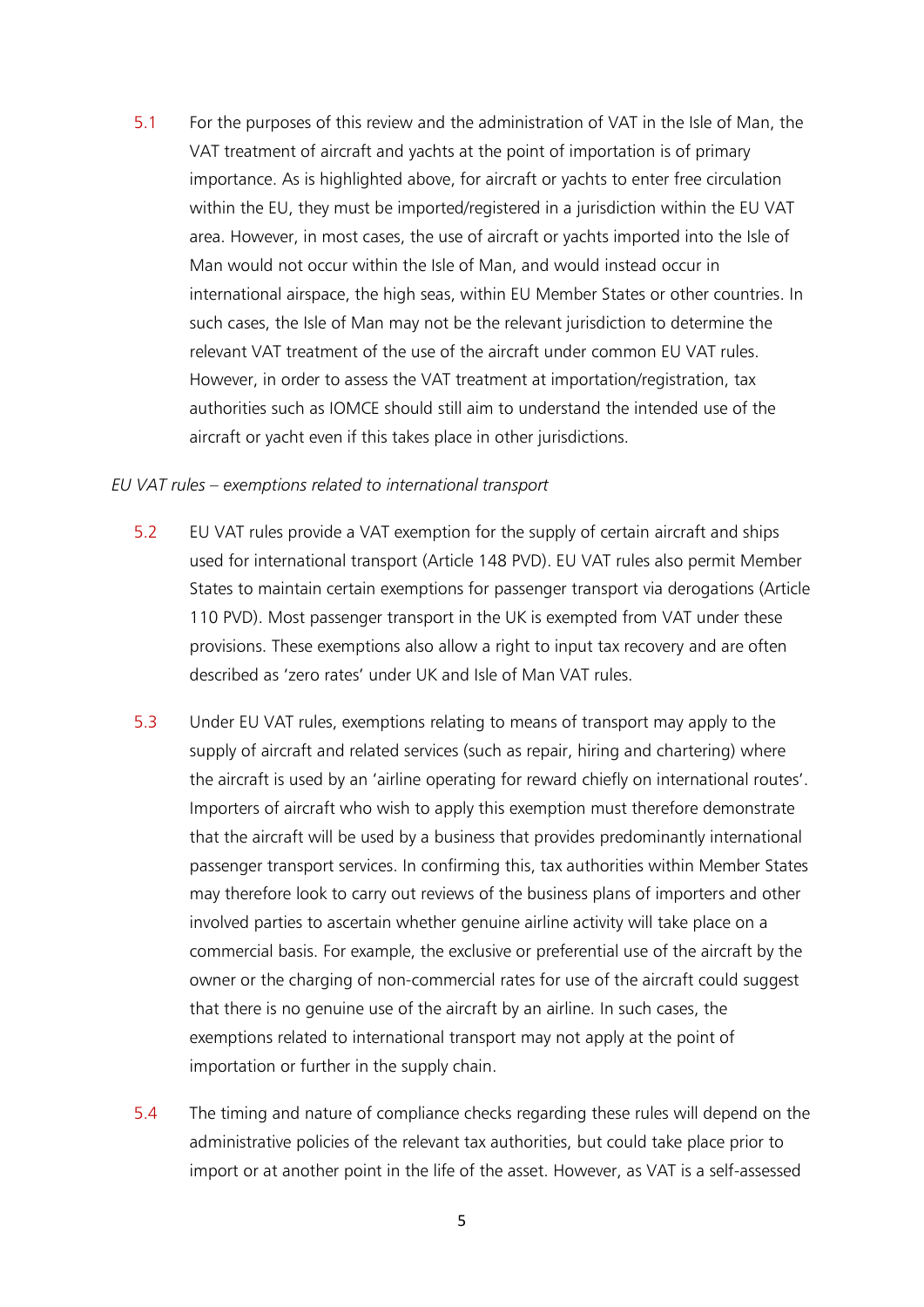tax, the onus is on importers and businesses to ensure that documentation and procedures are in place to demonstrate that the right VAT treatment has been applied.

5.5 Under UK and Isle of Man VAT law, the purchase/importation of yachts is unlikely to be VAT zero-rated as they are usually designed for recreation or pleasure rather than for use in providing international transport services.

#### *Business use*

5.6 In many cases, importers of aircraft or yachts do not seek to apply the exemption under Article 148 on importation. Instead, importers incur import VAT and apply to recover this as input tax by demonstrating intended use of the aircraft or yacht in taxable business activities. This treatment is in accordance with normal EU VAT principles for input tax recovery and, similar to the above, tax authorities in Member States may review relevant financial information and business plans of the parties involved to ascertain whether intended business activities provide right to input tax recovery. As above, the nature and timing of these compliance checks may differ between tax authorities. However, taxpayers would normally need relevant documents in place to evidence their VAT treatment if required.

#### *VAT rules for passenger transport*

- 5.7 In the UK, Isle of Man, EU Member States and in similar international VAT/GST systems, the use of the aircraft to transport passengers will often not be subject to VAT. National exemptions and exemptions with right to deduct are applied across Member States and are allowed under EU VAT law by derogation. The application and administration of this exemption will be a matter for the tax authority of the relevant Member State in which the use of the aircraft takes place.
- 5.8 The VAT exemptions for international passenger transport services aim to ensure that VAT is not a burden on international travel but are also an effective simplification for taxpayers and tax authorities. Aircraft and other means of international transport are international by their nature and their use may take place across different VAT jurisdictions. In the EU passenger transport is deemed to take place where the supply physically takes place. As such, if VAT was due, it could be complex to calculate and assess the correct VAT treatment as the aircraft flies across different countries and international airspace.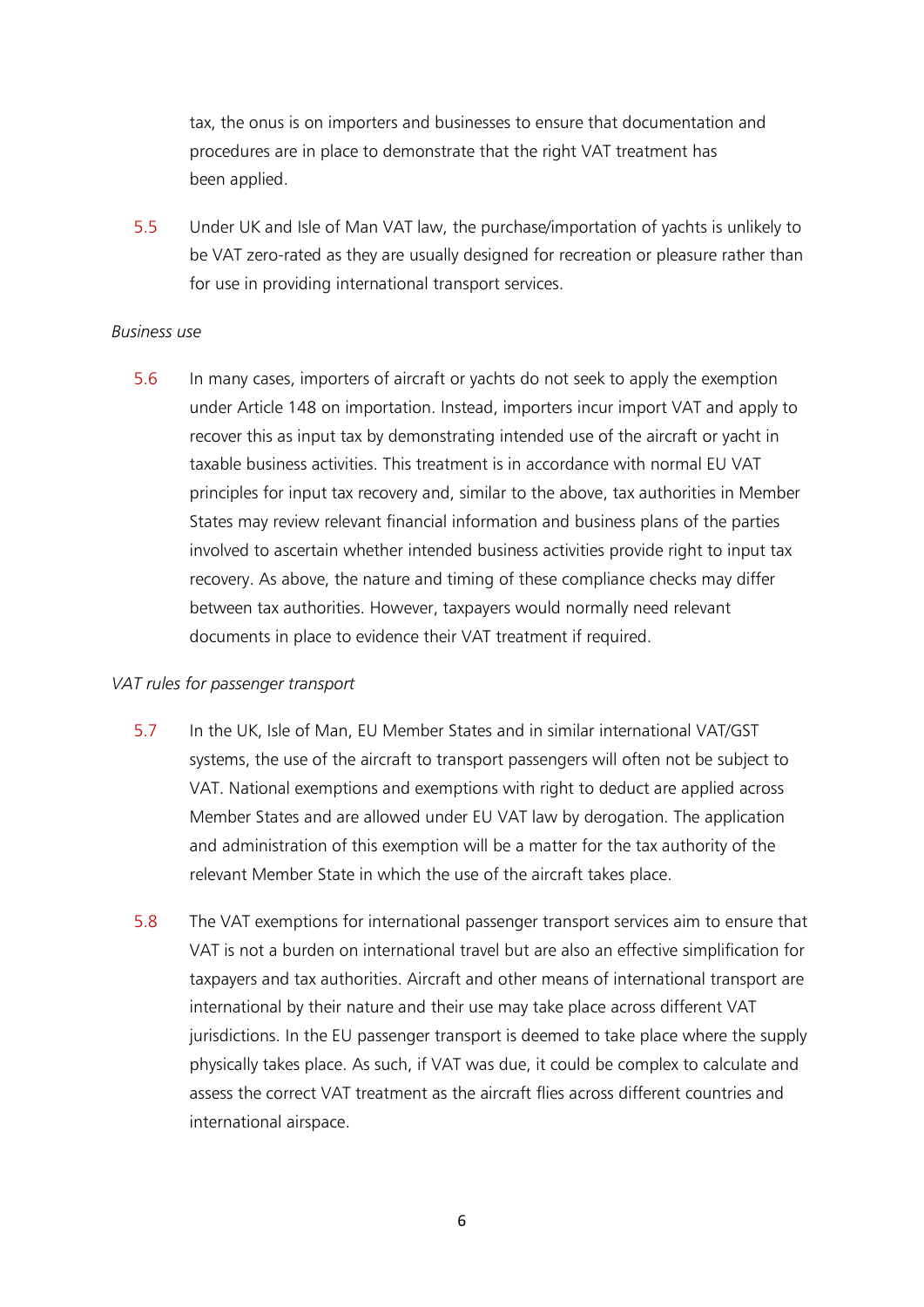5.9 In administering the VAT on importation, tax jurisdictions are required to understand the intended use of the aircraft or yachts. This will involve reviewing whether aircraft or yachts are indeed used for transport services, other business purposes or are instead used solely by the owner for another purpose. If an aircraft or yacht is not used for a business purpose, then it is highly unlikely that the exemption would apply, or input tax charged on importation would be recoverable.

## 6 Review work and findings

- 6.1 As noted above, this review aims to understand the effectiveness of both IOMCE processes and procedures with respect to the importation of aircraft and yachts as well as the effectiveness of existing VAT rules under the PVD.
- 6.2 During the review, officials from HM Treasury and HMRC requested extensive information from IOMCE and held several meetings and conference calls with IOMCE to discuss relevant VAT processes and procedures in detail. During this work, HM Treasury carried out further work to understand the typical arrangements of importers of aircraft and yachts in Member States and the key administrative procedures that EU VAT authorities should carry out with respect to such arrangements. From this information, HM Treasury aimed to evaluate the effectiveness of IOMCE's processes and procedures with respect to aircraft and yacht importation under EU and UK VAT rules. Furthermore, HM Treasury aimed to understand the scope of VAT rules regarding aircraft and yachts and the difference to public perception.
- 6.3 The key findings of this work are summarised below.

### *Effectiveness of IOMCE processes and procedures - Pre-registration assurance processes*

Key finding: IOMCE collect and examine extensive information regarding the use of aircraft and yachts at the point of VAT registration/importation. This process is carried out for every aircraft and yacht registration and is valuable in assessing the correct VAT treatment of aircraft and yachts at the point of importation.

6.4 HM Treasury's review has found that IOMCE collects extensive information prior to registration and importation in order to assess the correct VAT treatment. Arguably, this already enables IOMCE to go further than many other tax authorities in understanding and assessing the VAT treatment of the aircraft or yacht prior to importation. However, as is noted below, HM Treasury consider that this process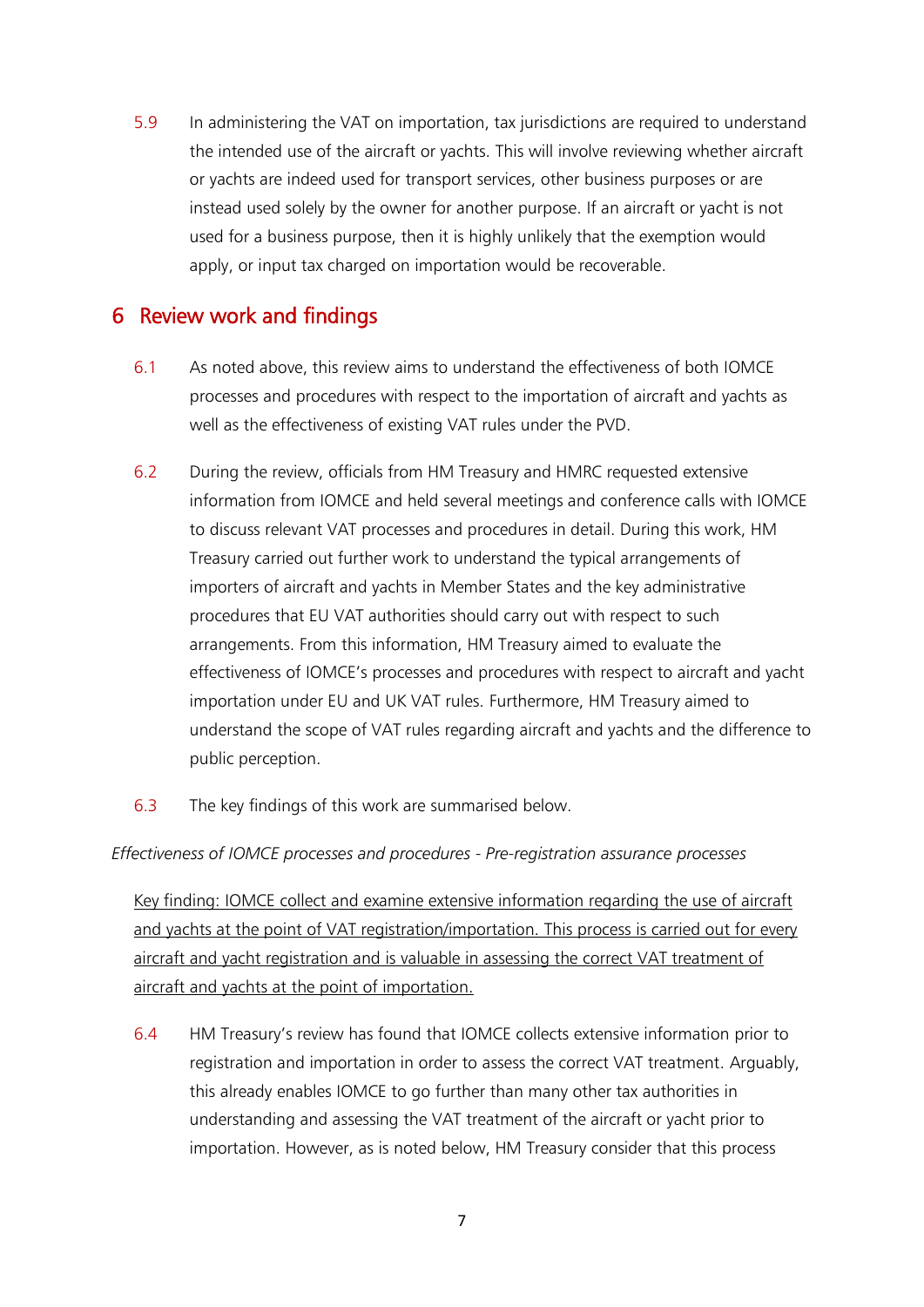should be further strengthened through additional post-registration assurance processes to fully assess the correct VAT treatment.

- 6.5 As part of the Paradise Papers it was noted that in the period from 1 April 2012 to 31 March 2017, 472 aircraft had been registered with the Isle of Man Aircraft registry and it was alleged that this number for such a small jurisdiction was an indication of favourable VAT treatment in the Isle of Man. On review of the Isle of Man's procedures, HM Treasury understands that these registrations represent the number of registrations made with the Isle of Man Aircraft registry, a separate organisation with no overlap to the Isle of Man VAT system rather than VAT registration with IOMCE. Instead, during this same period there had been 233 VAT registrations with IOMCE and only 20 registrations had opted to exempt the importation of the aircraft under the VAT exemption for international transport (Article 148(f) PVD). As such, HM Treasury does not deem that the administration of the VAT exemption for importation of aircraft is a risk for the Isle of Man or indeed the UK and potentially other EU Member States. Instead most applicants incur VAT on import and then seek to recover this VAT by proving an intention to use the aircraft for business purposes.
- 6.6 In addition, the number of yacht registration/importations with IOMCE over the same five year period was 31. Given this low figure HM Treasury does not deem that the VAT treatment of yacht importations are a significant risk for the Isle of Man. The rest of this report therefore focuses on the VAT treatment of aircraft.
- 6.7 It should also be noted that IOMCE make available the use of an offset procedure for importers of aircraft and yachts who are liable for VAT on import but can demonstrate that they meet the conditions for input tax recovery at importation. This procedure allows importers of aircraft or yachts to net their VAT liabilities against their intended VAT recovery at the point of importation. This treatment differs from some jurisdictions, including the UK, where importers often pay the liability to HMRC before claiming this back at a later date through their VAT return. The cash flow and timing benefits of this system may be a factor in many importers choosing the Isle of Man as a jurisdiction in which to import aircraft and yachts. HM Treasury understands that similar offset procedures are also in use in other EU Member States.

*Effectiveness of IOMCE processes and procedures - Post-registration assurance processes*

Key finding: IOMCE has not carried out extensive, systematic and routine post registration compliance activities. HM Treasury notes that this activity is resource intensive and could be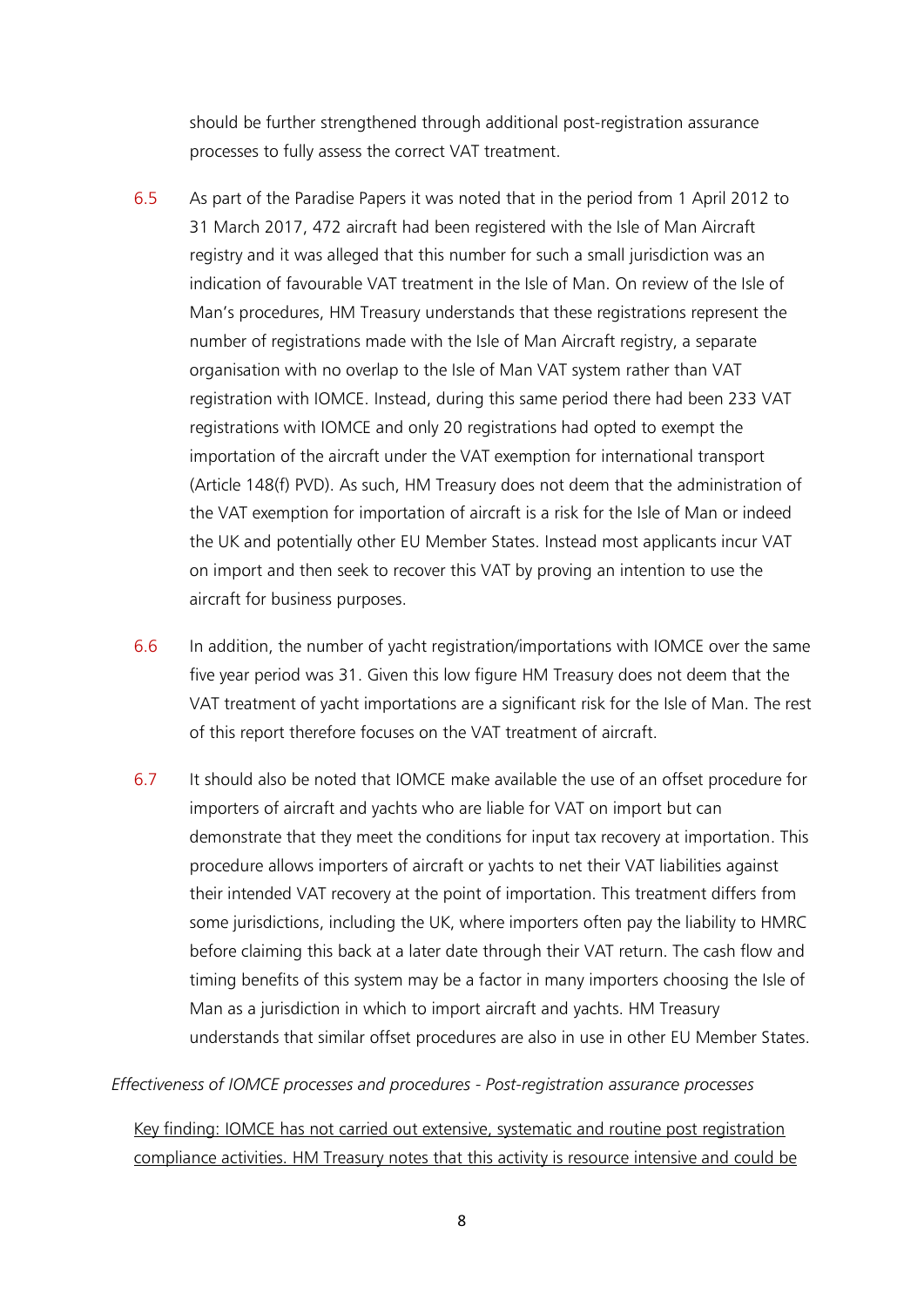difficult for many small jurisdictions but considers that additional post-registration compliance activities would provide further assurance over the correct VAT treatment of the aircraft or vacht after registration. HM Treasury notes that this does not necessarily mean that there has been an incorrect application of VAT rules of aircraft or yachts. Indeed, the information provided to HM Treasury from HMRC's work on specific taxpayer cases has thus far not identified any past case of non-compliance. However, more robust post-registration procedures would provide IOMCE and the wider public with further assurance that VAT was administered effectively.

- 6.8 The business plans and questionnaires collected by IOMCE at the point of registration provide a snapshot of expectations at the point of importation. Even if those expectations are declared honestly, tax authorities such as IOMCE should still aim to undertake targeted post-registration checks to ensure later use of an aircraft or yacht matches the intended use stated at the time of registration. This activity will help the authority assess whether an aircraft or yacht is genuinely used for business use.
- 6.9 The lack of post assurance compliance activity is a significant concern for HM Treasury, but it should again be noted that no specific cases of wrongdoing have yet been identified. As noted above, the international nature of aircraft and their use in other jurisdictions makes it difficult for the tax authorities to continually assess the actual use of the aircraft. This is more difficult for smaller jurisdictions, such as the Isle of Man, who have fewer resources to allocate to such work. IOMCE has however initiated a specific post-registration assurance programme for aircraft in October 2016 and for yachts in February 2017 prior to any allegations being made. This programme is ongoing and IOMCE is currently conducting more detailed assessments of individual taxpayer cases.

#### *Effectiveness of EU VAT rules for aircraft*

Key finding: The EU wide rules on aircraft and VAT exemptions in place throughout Member States mean that VAT is not always due on aircraft importation and use. If Member States wish to tax use of certain aircraft by owners, this may require a change to VAT rules at EU level.

6.10 As noted throughout this report, the Paradise Papers leaks led to allegations that high net worth individuals avoided paying VAT on the importation and use of aircraft they own. The media reports suggested that such treatment was contrary to the intentions of UK and EU VAT rules.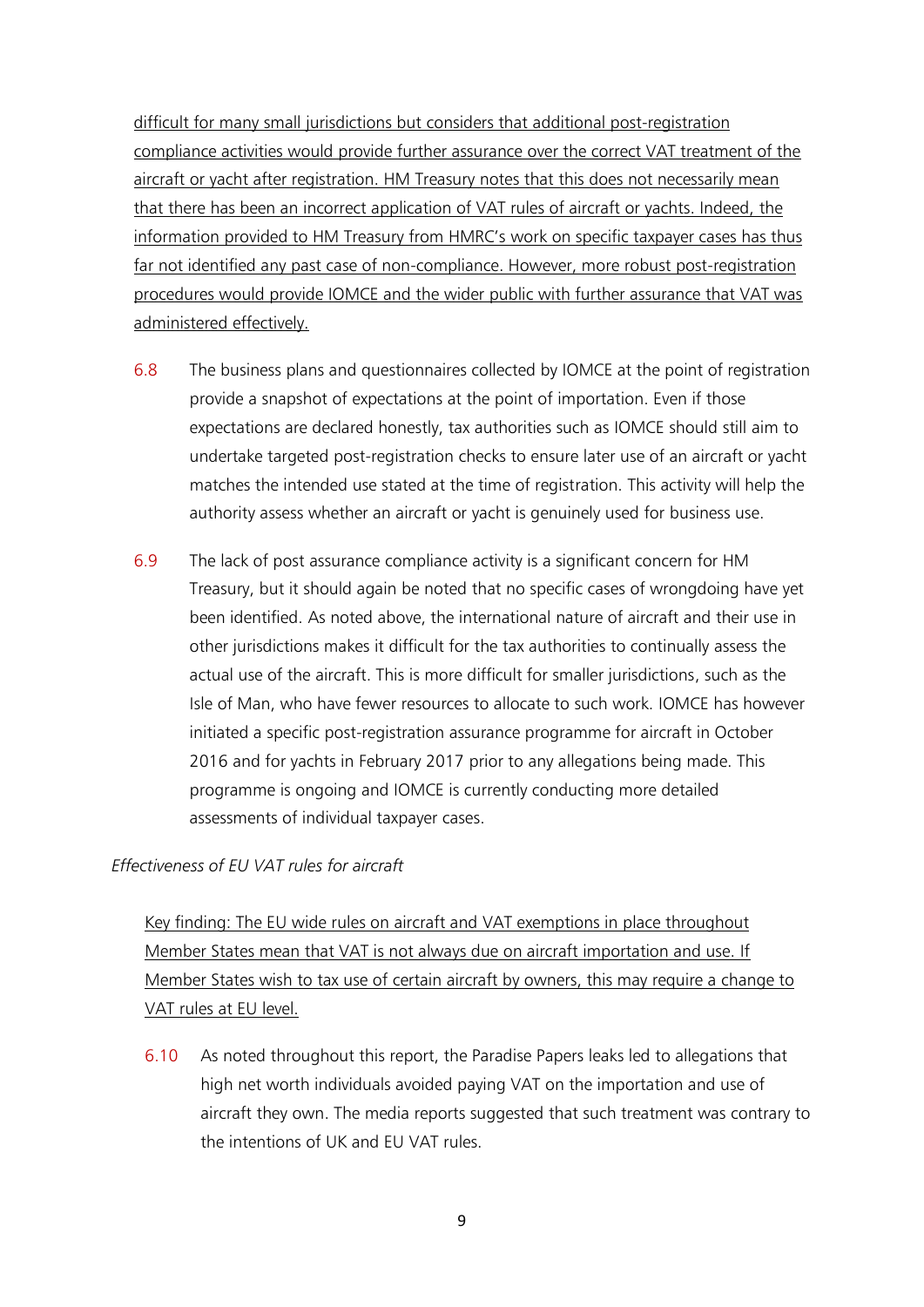6.11 In 2013, the EU VAT Committee laid down guidelines, concluding almost unanimously, that aircraft used by the ultimate owner would not qualify for exemption for international transport (Article 148 PVD) unless the use of the aircraft is granted on the same basis as for any other client. This is outlined in the VAT Committee working paper 758:

> *"The VAT Committee is of the almost unanimous view that an airline operating for reward chiefly on international routes does not use an aircraft exclusively for its commercial activities and the exemption shall be denied when the owner of the aircraft, or any related person, has the right to claim use of the aircraft, unless there is clear commercial evidence that such use is only granted on the same basis as for any other client of the airline."*

- 6.12 The UK Government was instrumental in ensuring that the VAT Committee guidelines were agreed and remains fully supportive. However, as is noted above, HM Treasury's review of the Isle of Man has shown that many importers of aircraft do not apply for VAT exemption at importation and instead incur import VAT and recover this as input tax to the extent that they use the aircraft for business activities. As such, tax authorities must check that there is a genuine business activity when assessing the VAT treatment of aircraft, but this activity may not need to be that of an airline.
- 6.13 Furthermore, the VAT treatment of the use of the aircraft will often be determined under different VAT exemptions which are in place via derogations throughout Member States. In UK law, for example, the use of an aircraft as passenger transportation will be VAT exempt to the extent it either enters or leaves the UK, or flies within the UK and has capacity for at least 10 passengers.
- 6.14 As such, under VAT rules in place across Member States, the supply and related services (such as hiring and chartering) of an aircraft on commercial terms will not be subject to VAT if it qualifies for exemptions related to international transport (i.e. the aircraft is used by an airline on international routes) and the use of the aircraft is likely to also qualify for VAT exemption under passenger transport. In such cases, the VAT rules in place across the EU, which were designed to alleviate VAT on international passenger travel, suggest that VAT is not due on certain use of aircraft.
- 6.15 With respect to yachts, it is worth noting that HM Treasury deems that the VAT is more likely to be charged on both importation and use. Unlike aircraft, yachts are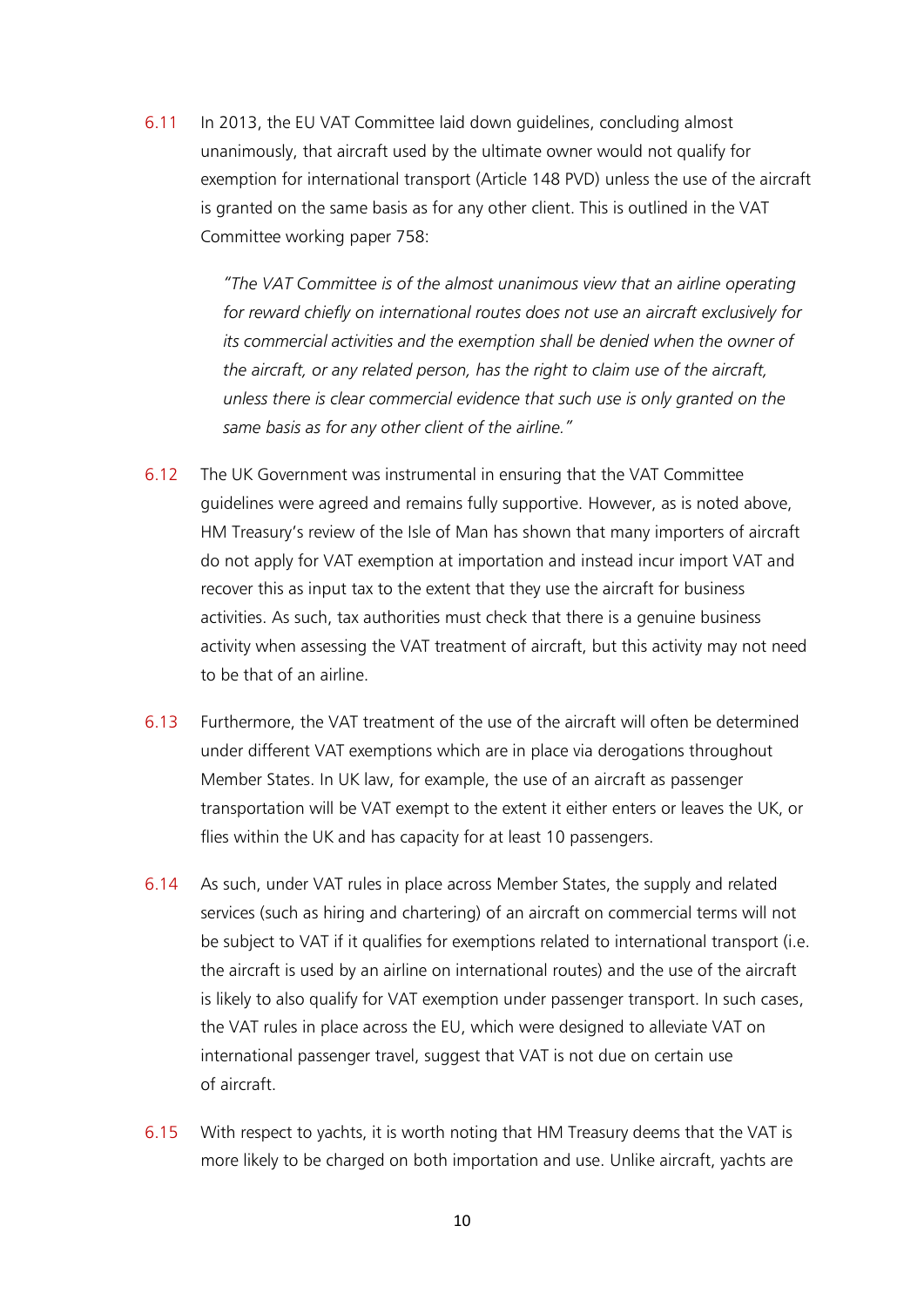more likely to be used for purposes other than passenger transport and instead are used for leisure activities, more akin to accommodation. In such situations VAT will be charged on importation and/or use of the yacht, and the transport exemptions may not be applicable.

6.16 As is noted above, the application of VAT exemptions regarding the use of aircraft rather than the importation is the key point for wider consideration. Any change in VAT treatment may require a change in policy and/or law regarding use of an aircraft under EU and international VAT law. If private aircraft are instead viewed as more akin to yachts, and not as a means of transport, then VAT may become chargeable on its use. This treatment may be more difficult to implement for aircraft than for yachts, as the primary use of aircraft is transport and not accommodation or leisure.

### 7 Review recommendations

7.10 In light of the findings above, HM Treasury proposes the following recommendations:

Recommendation: IOMCE should continue to collect extensive information at registration /importation and should continue to develop aircraft specific post-registration compliance processes to provide further assurance over VAT administration in the Isle of Man.

- 7.11 HM Treasury notes that IOMCE have been engaged in post registration assurance activity since 2016 and this activity should be extended and become the norm for aircraft and yacht registrations. HM Treasury considers that it is important to regularly check high risk cases after registration to ensure that the intended activity and business or third party use of the aircraft were carried out in practice.
- 7.12 When conducting this post assurance work, a degree of unpredictability may be desirable for IOMCE. HM Treasury therefore recommends that IOMCE employ a risk based approach to post-registration assurance and, in some instances, use random sampling to ensure that the input tax recovery conditions are met at any point in time.
- 7.13 It is also important that the IOMCE have suitable expertise to review the commerciality of aircraft and yacht leasing arrangements. IOMCE should continue to employ staff to focus on and develop expertise in these areas and utilise HMRC's expertise where possible. HM Treasury understands that staff have recently been employed by IOMCE to focus on these areas and encourages this activity.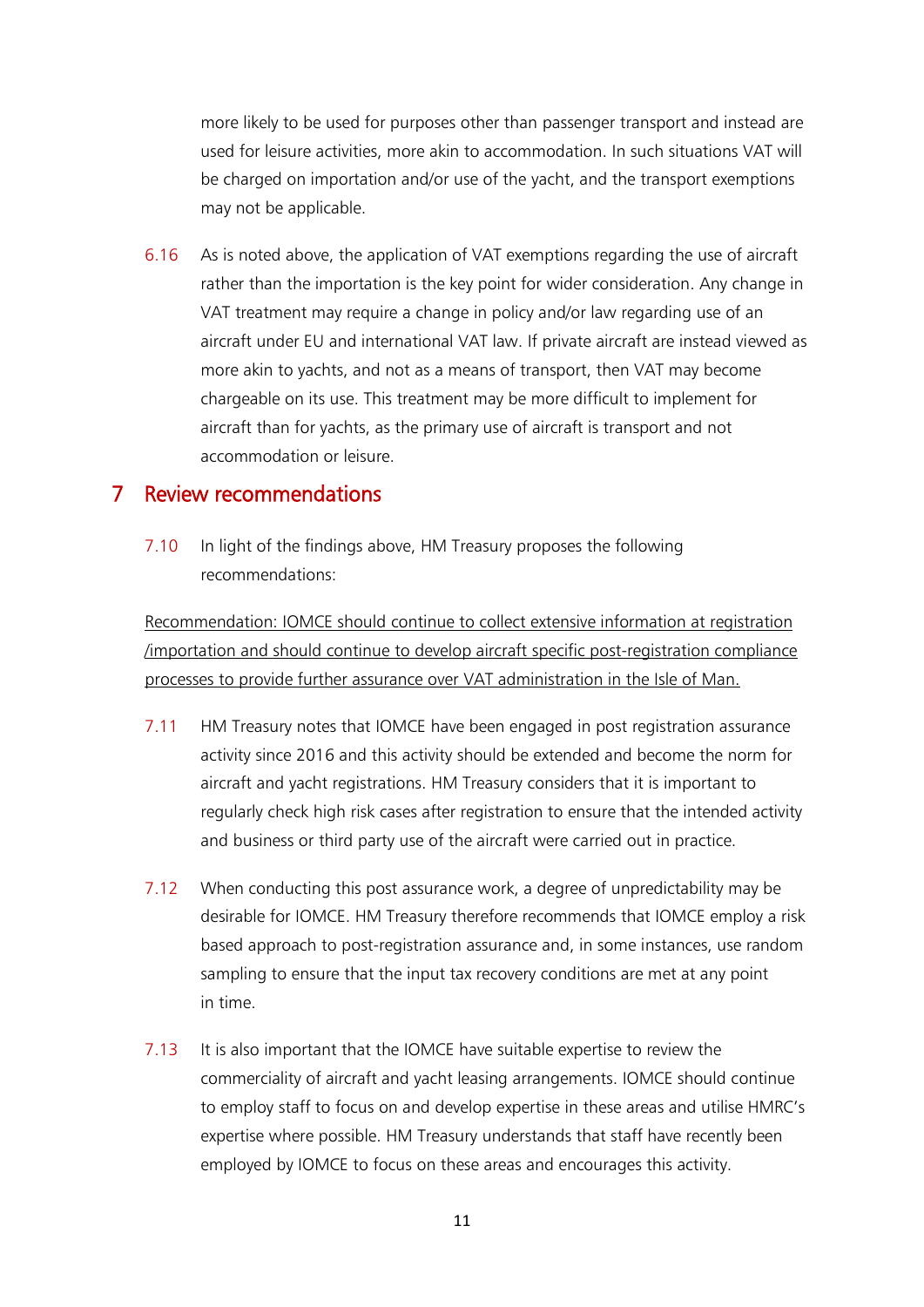7.14 During the review, HM Treasury also noted many advisors claimed that they were able to access an expedited service from IOMCE and had strong working relationships with Isle of Man staff. While this is likely to be marketing activity and not amount to a material risk, IOMCE should be aware of these claims and adjust its compliance activity if necessary.

Recommendation: HMRC should continue to assist IOMCE where required in their compliance procedures to help ensure that any potential risks of non-compliance are mitigated.

- 7.15 HM Treasury's review found that there was a strong working relationship between HMRC and IOMCE on policy matters. HM Treasury found no evidence that IOMCE did not adhere to HMRC policy advice but notes that this is a complex area of VAT law and further cooperation between HMRC and IOMCE on these matters could be beneficial.
- 7.16 The exact nature of IOMCE's and HMRC's cooperation will need to be agreed between them in due course, however HM Treasury recommends that the following is considered:
	- HMRC assist IOMCE with technical issues arising from post registration assurance work;
	- HMRC and IOMCE consider whether specific technical assistance is provided for high value asset purchases and registrations; and
	- HMRC and IOMCE continue to take part in regular policy and technical training and consider use of secondments to develop staff expertise between the two tax authorities.

Recommendation: The UK and EU Member States should discuss whether a review of the EU and international rules on aircraft and transportation would be appropriate.

7.17 HM Treasury notes that the use of an aircraft by its owner may not be subject to VAT under VAT exemptions in place across Member States. If Member States deem that this is not appropriate in some instances, then it may be worth considering further provisions for levying VAT on certain private use of aircraft. However, such additional steps are not likely to be possible under existing EU law and could be contrary to existing rules on international passenger transport. It may also be